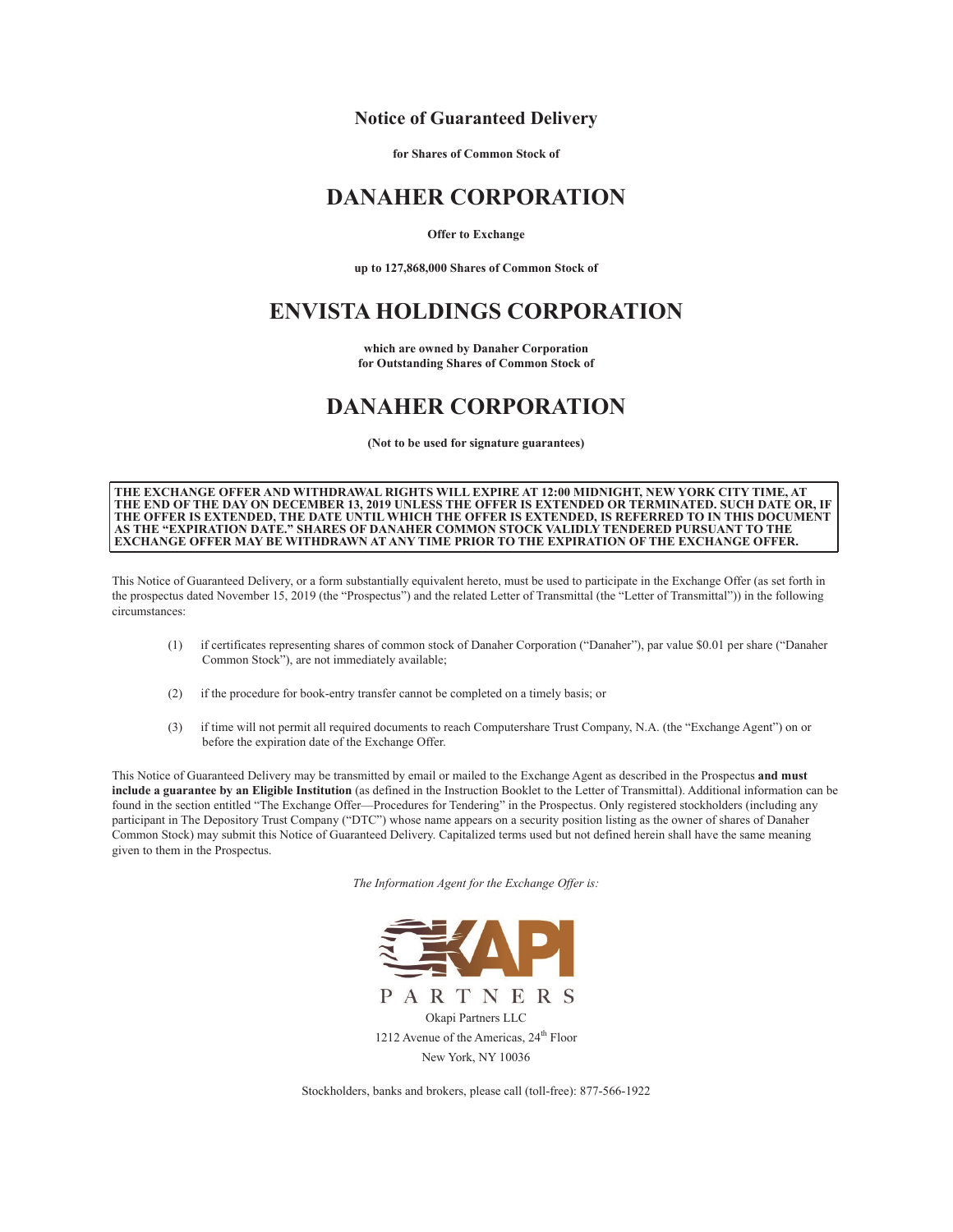All others outside the U.S., please call: +1-212-297-0720

Email: info@okapipartners.com

*The Exchange Agent for the Exchange Offer is:*



Computershare Trust Company, N.A. Computershare Trust Company, N.A. Attn: Corporate Actions Voluntary Offer P.O. Box 43011 Providence, RI 02940-3011

By First Class Mail: By Registered & Overnight Mail: Attn: Corporate Actions Voluntary Offer 150 Royall Street Suite V Canton, MA 02021

By Email (for Notice of Guaranteed Delivery or Notice of Withdrawal only): CANOTICEOFGUARANTEE@computershare.com

### **DELIVERY OF THIS NOTICE OF GUARANTEED DELIVERY TO AN ADDRESS OR EMAIL ADDRESS OTHER THAN ONE SET FORTH ABOVE WILL NOT CONSTITUTE A VALID DELIVERY.**

This Notice of Guaranteed Delivery is not to be used to guarantee signatures. If a signature on a Letter of Transmittal is required to be guaranteed by an Eligible Institution under the instructions thereto, such signature guarantee must appear in the applicable space provided in the signature box on the Letter of Transmittal.

**BY EXECUTING THIS NOTICE OF GUARANTEED DELIVERY, YOU ARE GUARANTEEING THAT (1)(A) SHARE CERTIFICATES REPRESENTING ALL VALIDLY TENDERED SHARES OF DANAHER COMMON STOCK (OTHER THAN SHARES OF DANAHER COMMON STOCK IN UNCERTIFICATED FORM REGISTERED DIRECTLY IN DANAHER'S SHARE REGISTER) LISTED ON THIS NOTICE, IN PROPER FORM FOR TRANSFER OR (B) WITH RESPECT TO SHARES DELIVERED BY BOOK-ENTRY TRANSFER THROUGH DTC, CONFIRMATION OF A BOOK-ENTRY TRANSFER OF THOSE SHARES OF DANAHER COMMON STOCK IN THE EXCHANGE AGENT'S ACCOUNT AT DTC, (2) A LETTER OF TRANSMITTAL FOR SHARES OF DANAHER COMMON STOCK, PROPERLY COMPLETED AND DULY EXECUTED (INCLUDING ANY SIGNATURE GUARANTEES THAT MAY BE REQUIRED) OR, IN THE CASE OF SHARES DELIVERED BY BOOK-ENTRY TRANSFER THROUGH DTC, AN AGENT'S MESSAGE (AS DEFINED IN THE PROSPECTUS) AND (3) ANY OTHER REQUIRED DOCUMENTS, WILL EACH IN FACT BE RECEIVED BY THE EXCHANGE AGENT NO LATER THAN 5:00 P.M., NEW YORK CITY TIME, ON THE SECOND NEW YORK STOCK EXCHANGE TRADING DAY AFTER THE DATE OF EXECUTION OF THIS NOTICE OF GUARANTEED DELIVERY. FAILURE TO COMPLETE THE ABOVE ACTIONS BY SUCH TIME COULD RESULT IN FINANCIAL LOSS TO THE ELIGIBLE INSTITUTION MAKING THIS GUARANTEE.**

**THE GUARANTEE INCLUDED HEREIN MUST BE COMPLETED.**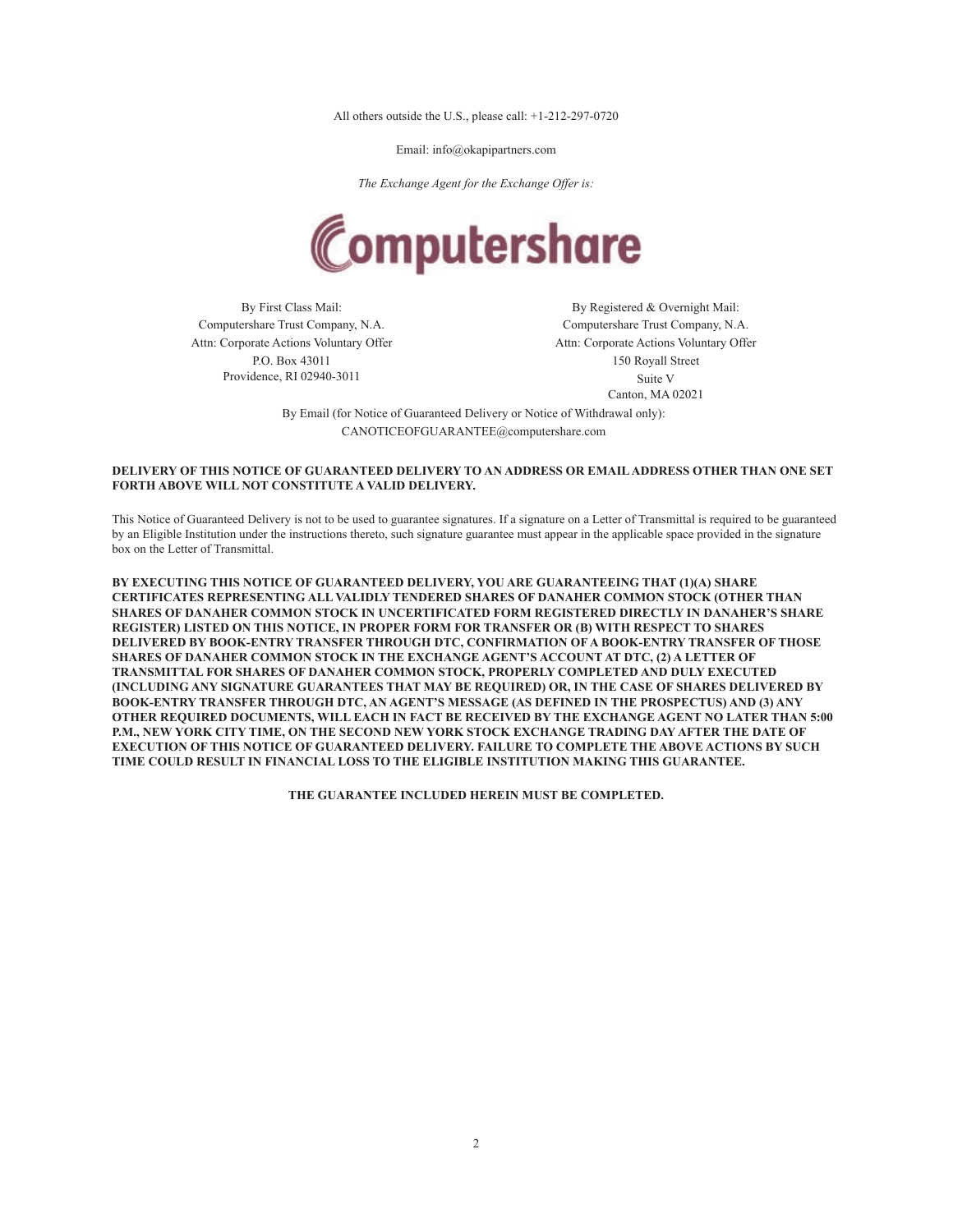Ladies and Gentlemen:

The undersigned hereby tenders to Danaher Corporation ("Danaher") the number of shares of common stock of Danaher, par value \$0.01 per share ("Danaher Common Stock"), set forth below, on the terms and subject to the conditions set forth in the Prospectus and the Letter of Transmittal, as may be amended from time to time, which together constitute the offer by Danaher to exchange up to an aggregate of 127,868,000 shares of common stock of Envista Holdings Corporation, par value \$0.01 per share, which are owned by Danaher for outstanding shares of Danaher Common Stock.

Number of shares of Danaher Common Stock to be tendered:

Account Number (if known):

Dated: 1, 2019

Signature(s) of Registered Holder(s)

Please type or print name(s) of Registered Holder(s) here

Please type or print address

Area Code and Telephone Number

Tax Identification or Social Security Number(s)

(If you do not have a Tax Identification or Social Security Number, please enter four zeros (0000).)

#### **ODD-LOT SHARES**

Stockholders who directly or beneficially own fewer than 100 shares of Danaher Common Stock ("Odd-Lot Shares") who wish to tender all of their shares of Danaher Common Stock will receive preferential treatment if the Exchange Offer is oversubscribed, in that all such shares of Danaher Common Stock validly tendered will be accepted for exchange and will not be subject to proration. Direct or beneficial holders of more than 100 shares of Danaher Common Stock, and those who own fewer than 100 shares of Danaher Common Stock but do not tender all of their shares, will be subject to proration. Shares (or units in respect of shares) held on behalf of participants in the Savings Plans (as defined in the Prospectus) (each of which holds more than 100 shares of Danaher Common Stock) will be subject to proration, even if such participants beneficially own fewer than 100 shares.

This section is to be completed ONLY if shares of Danaher Common Stock are being tendered by or on behalf of a person owning directly or beneficially fewer than 100 shares of Danaher Common Stock who wishes to tender all such shares. The undersigned either (check one box):

☐ is the direct or beneficial owner of an aggregate of fewer than 100 shares of Danaher Common Stock, all of which are being tendered;

or

 $\Box$  is a broker, dealer, commercial bank, trust company, custodian or other nominee that (a) is tendering for the beneficial owner(s), shares with respect to which it is the record holder and (b) believes, based upon representations made to it by each such beneficial owner, that each such person is the direct or beneficial owner of an aggregate of fewer than 100 shares of Danaher Common Stock and is tendering all of those shares.